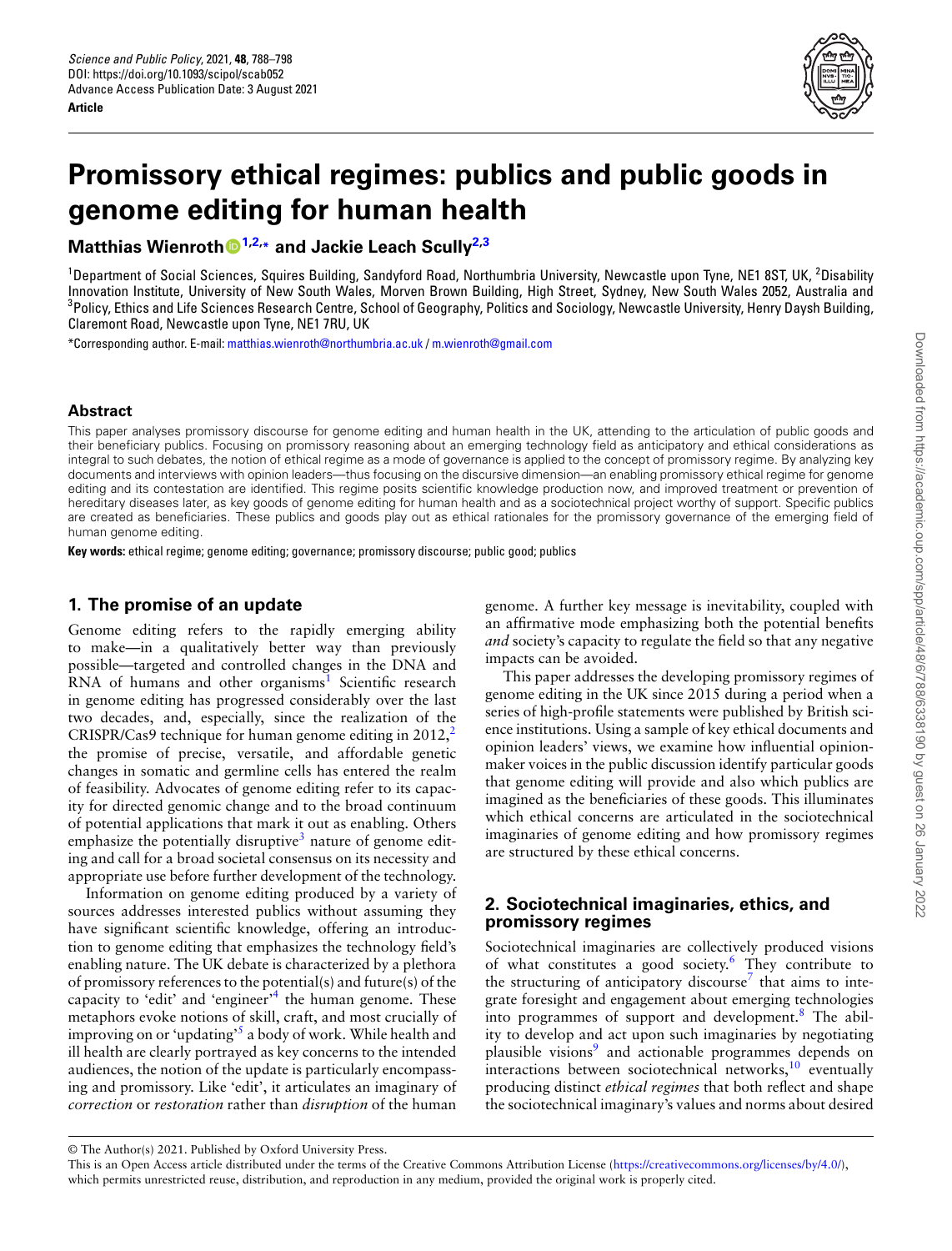futures.<sup>11</sup> The term ethical regime describes the arrangement of systems and frameworks, values and norms that govern research, and potential clinical interventions $^{12}$ ; ethical regimes may change over time, and so require constant negotiation work. Ethical discourses around as-yet un(der)developed technologies are promissory, since they are an anticipatory as well as regulatory element of sociotechnical imaginaries: they reassure publics that future actions will be ethical and serve the ideal of a good society.<sup>13</sup> Active work is required to develop a durable infrastructure in which such imaginaries are realised and which can assure audiences that the processes of knowledge production and use, and their governance mechanisms, are legitimate and ethical and that the emerging materials and knowledges are subject to an ethical regime that produces public goods for appropriate, deserving publics. Promissory ethical regimes are thus emerging deliberative governance frameworks, drawing on expectations, visions, and statements of intent in attempting to materialize practices, structures, and relationships toward a desirable future based on shared values.

#### **3. Publics and public goods**

The design of sociotechnical projects involves the promissory articulation of public goods that the technology *may* generate and of the publics who *might* benefit. In this paper, publics and public goods are taken as *discursive elements*14 in the development of *promissory regimes* of genome editing. There has been significant scholarly discussion of different publics and their perceptions of science,  $15,16,17$  especially in relation to the communication and governance of risk $18,19$ and the contrasting scientific deficiency versus political competence of the 'public in general'.<sup>20</sup> Mike Michael describes public engagement as not merely expressive (i.e. enabling people to voice their citizenly concerns) but also constitutive: participants in variously choreographed forms of engagement are 'performing' and eventually 'make' a public. Public engagement often entails relating an undifferentiated 'public in general' to an equally undifferentiated 'science in general'. Michael's concept of 'publics-in-particular'<sup>21</sup> describes groups with an active stake in a given technological issue that necessarily emerge alongside the development of the technology. Publics-in-particular for any technology develop through complex, dynamic and unending interactions between political, economic, clinical, moral and other influences. Part of this process involves people identifying themselves within a public-in-particular, for example as candidates for a future genome editing trial. $^{22}$  In our study, we decided to focus on the role of 'expert'<sup>23</sup> stakeholder perspectives in 'creating the framework of ethical discourse' by assigning public goods and, in tandem, publics. $24$ 

The discourse of *public goods* is closely related. *Public goods* are articulated to resemble properties and services made available to members of a community and the practicalities of who could or should benefit from what opens up the relational, dynamic nature of publics-in-particular. The public connotation does not necessarily derive from the provision of these goods via a public body. Michel Callon has argued that any difference between public and private goods is only arrived at through negotiations about rationales of, and access to, the said goods. $25$  Difference derives from the expectation that no such benefits will be unreasonably restricted to

certain groups and that they are not subject to zero-sum considerations.26 More specifically, goods are discursively related to specific publics, that is, constituencies who meet the articulator's specific criteria. It is becoming axiomatic that the negotiation of public goods should also be subject to public forms of deliberation and governance, especially in life science innovations, as was the case for mitochondrial replacement, and increasingly so for genome editing. In our analysis, we apply the concept of public goods to the claims and ideas expressed in the data sources we analysed.

#### **4. The genome editing discussion in the UK**

The genome editing discussion in the UK is distinctive. It plays out as a deliberative governance approach to health-related research that positions publics as partners in dialogue.<sup>27</sup> Since the late 1990s, the role of patients and publics in UK health research and care has shifted from that of medical subjects to one of essential partners, resulting in a present-day health policy framework that arguably sees publics as assets to the political economy of the UK's national biomedical project. $^{28}$ 

Within this context, growing political and commercial ambition for genomic science is evidenced in a series of developments, including the establishment of the UK Biobank as 'a national and international health resource with unparalleled research opportunities<sup>29</sup> and the public announcement in late 2012 by then Prime Minister David Cameron of a project to sequence 100,000 genomes from National Health Service (NHS) patients with cancer or a rare disease by 2017. The Department of Health established a company, Genomics England, to manage the 100,000 Genomes Project and 'to bring the predicted benefits of genomics to NHS patients' as well as to advance research.<sup>30</sup> In October 2018, the NHS then announced a new genomic medicine service, including the expanded goal of sequencing 5 million genomes over the next 5 years. $31$  The political importance of genomics to the positioning of the UK in the global scientific and healthcare landscape shapes the policy, professional, and public discussion of genomic medicine's ethics and regulation. Genome editing can be seen as the latest and so far most high-profile iteration of that.

Genome editing is not one technology but a growing field of technologies and applications, and this diversity needs to be taken into account in any ethical, regulatory, and public debates. Distinctive ethical and practical challenges are likely to emerge for individual technologies, and responding to them has the potential to shift social and moral norms. Since 2015, concerted efforts have been made to identify areas that require urgent ethical and legal deliberation, most pressingly clinical applications that would entail germline (heritable) editing.

The UK has seen significant policy discourse around genome editing, involving some of the country's key players in science governance. In September 2015, a joint statement<sup>32</sup> by the Academy of Medical Sciences, the Association of Medical Research Charities, Cancer Research UK, the Biotechnology and Biological Sciences Research Council (BBSRC), the Medical Research Council (MRC), the Progress Educational Trust, the Wellcome Trust, and the Wellcome Trust Sanger Institute strongly advocated the further development of genome editing research. Also, in 2015, the Hinxton Group<sup>33</sup> released a statement in favour of further scientific and technological development. However, the statement emphasized that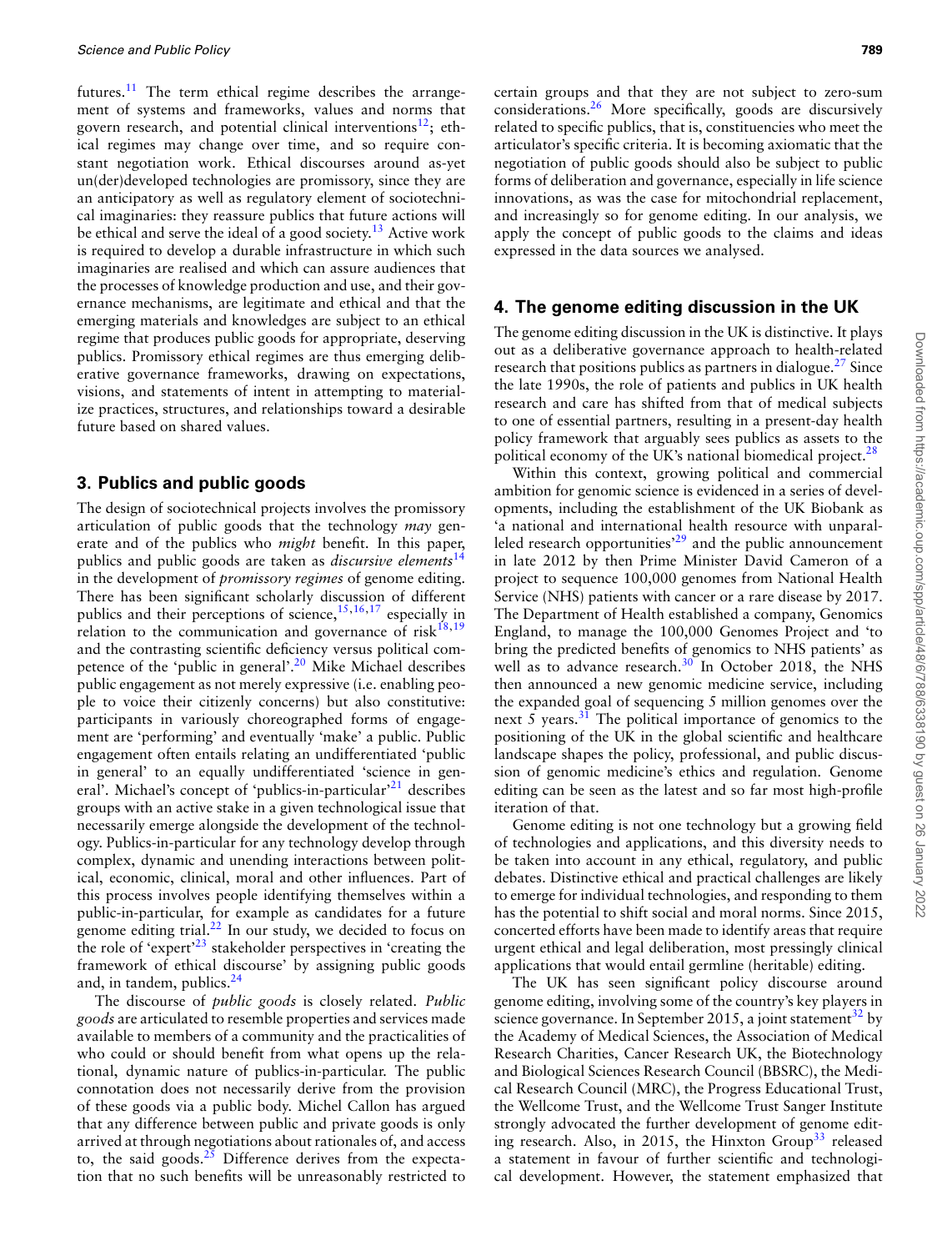ethical evaluation of the technology field is needed before clinical applications should be considered. In February 2016, the first UK license for the use of the CRISPR technique in a human embryo was granted, generating significant media coverage. $34,35,36$  Three months later, Sciencewise<sup>37</sup> and the Nuffield Council on Bioethics<sup>38</sup> reported on the need for public engagement in discussions of genome editing. In September 2016, the Nuffield Council on Bioethics published an early ethical review, defining genome editing and its key applications while making the case for further ethical deliberation. This report was referenced in a POSTnote<sup>39</sup> on genome editing by the Parliamentary Office of Science and Technology and also in a position paper by the Church of England.<sup>40</sup> In November 2016, the Genetic Alliance UK, an umbrella body for over 180 patient organizations, joined the public debate by urging more engagement with patients, offering data on patients' perceptions of and key concerns about genome editing.41 The Chief Medical Officer's annual report for 2016 made several references to genome editing in its discussion of genomic service provision in the NHS. $42$  In 2017, the House of Commons Science and Technology Committee released a brief scoping report to prepare for further deliberation<sup>43</sup> and, in September of the same year, the Genetic Alliance UK and the Progress Educational Trust, supported by the Wellcome Trust, released their report on the *Basic Understanding of Genome Editing*, with key recommendations on content, mode, language, and visualizations in public communication about the field.<sup>44</sup> Within a couple of years, the subject of genome editing had well and truly arrived on the UK's science policy agenda.

Within the academic and research-focused science policy communities, many senior scientists currently propose a linear narrative where the first step must be to establish the safety and efficacy of the technologies, next consider what to use them for, and only then enter into a debate about whether that use is socially acceptable. Some of the professional and policy statements mentioned above, however, suggest that these aspects should be considered in parallel. There are critical voices in the UK setting, challenging the scientific focus on the primacy of feasibility, safety, and efficacy and calling instead for a prior and broader societal discussion of the social norms and human values that underpin the supposed need for technologies such as genome editing. These voices share some concerns about the commodification of humans and the potential for using germline gene editing technology to disrupt social covenants on norms of parenthood and care, reproductive freedoms, race and ethnicity, disability and diversity, and so on. While these critiques are levelled within the UK regulatory context that permits genome editing research on early embryos but prohibits clinical application, they are nevertheless informed by the very different regulatory situations in other countries, ranging from very restrictive to moderately permissive.

#### **5. Methodology**

This was a scoping study combining (1) documentary examination of four key statements and reports on human genome editing published between 2015 and 2017 and (2) thematic content analysis of five semi-structured face-to-face interviews with key informants from genomic science held between October 2017 and February 2018. The selected documents were authored by key decision-makers representing a variety of

major stakeholder groups in genome editing. They are easily available to a wide readership and have become cornerstones of the UK policy debate.<sup>45</sup>

To complement the documentary analysis, in-depth interviews were held with five selected key informants. These respondents were chosen because they had been, or were recommended by, co-authors or reviewers of a major report on genome editing at the time of the research. These individuals are senior figures within biomedical science, ethics, research, and public policy and are well placed to provide insights into the thinking of the main agencies shaping the public discourse of goods and beneficiaries of genome editing in the UK. The interview informants work in professional areas with specific but distinct interests and roles in genome editing. They were: two academic scientists working on genome editing in animal models; one public engagement specialist from a major national research funding organization that invests heavily in genome editing; one university-based ethicist with extensive experience in ethical governance in genome research; and one social analyst involved in public deliberation and policy discourse about genome editing. The interviews provide some detail on how genome editing resembles or differs from related technologies in terms of the public goods and publics produced and, as such, offer contextualizing information to the reports on genome editing by placing the debate alongside previous and ongoing biotechnological discussions.

Each interview was held at a place and time of the interviewees' choice, lasted approximately 1 hour, and was audio recorded and transcribed by one of the authors (AUTHOR1). Both authors then took part in the thematic content analysis. Once themes were identified, they were cross-referenced across all interviews to get a qualitative sense of commonality and strength. Given the small number of interviews and subjective nature of responses, we were primarily interested in characterizing *shared* ideas about beneficiary publics and public goods rather than differences between professional roles.

# **6. Key reports and statements**

This section presents an analysis of four widely publicized and discussed statements and reports on human genome editing from the UK, focusing on how public goods and their associated publics are articulated. The documents include the Joint Statement of UK Research Funders (2015), the Hinxton Group Statement (2015), the Nuffield Council on Bioethics' 'Genome editing: an ethical review' (2016), and the report by the Genetic Alliance UK on 'Genome editing technologies: the patient perspective' (2016).

The two 2015 statements can be firmly located in an environment of alert responsiveness to what the Joint Statement calls 'rapid technological developments in this area' with CRISPR/Cas9, and a marked increase in the number of scientific publications on genome editing since the journal *Nature Methods* crowned 'gene editing' the method of the year  $2011<sup>46</sup>$  These statements and subsequent reports emerged in the context of the realization that the velocity of developments would increase, as would interest by new players: the relative ease of use of CRISPR/Cas9 expands the groups that could be involved in editing the genome. Simultaneously, economic and innovation policy interests have emerged, prompting some direct and less direct responses in the four documents discussed here.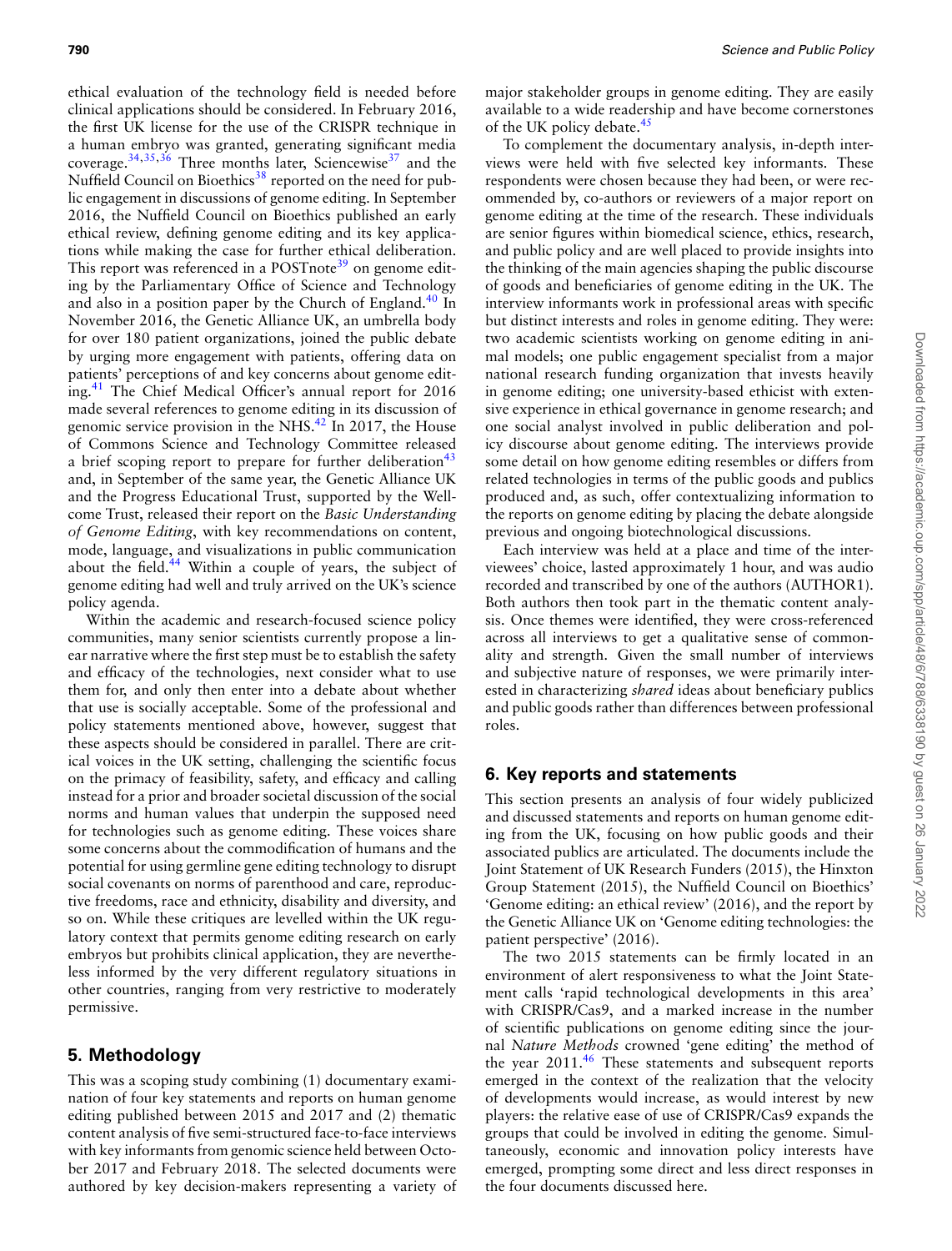#### 6.1 The Joint Statement of UK Research Funders 2015

This brief but often-referenced statement focuses on the 'potential to improve health' and 'therapeutic effect' as longterm gains from editing the genome in human cells. In doing so, it reflects the way that the UK's professional and public discussion of genomic science is based firmly on the therapeutic imperative. Still, the signatories emphasize that clinical applications require much more basic research,  $47$  arguing that 'research using genome editing tools holds the potential to significantly progress our understanding of many key processes in biology, health and disease'. The statement reflects on the field of genome editing as organically emerging, suggesting a history of a so far safe development of the technological foundations of genome editing. The statement indirectly calls upon decision-makers to build upon this history by 'clearly demarcating' frameworks for research and for clinical use and ensuring that the research community retains the lead in the field; against whom is not made clear but is likely to be players in applications, for example, commercial health technology and service providers, as well as applied researchers in countries with less stringent research governance.<sup>48</sup>

The statement therefore links value primarily with research-based knowledge production but contextualizes it in terms of safety frameworks and knowledge that enables future clinical application for somatic cell editing. The statement keeps open the possibility that research may also lead to germline applications. For the signatories of this document, the key constituency remains the research community affected by decisions about genome editing, and they indirectly enroll decision-makers in science/research/innovation and related policy-makers in developing an ethical framework for further work.

#### 6.2 The Hinxton Group Statement 2015

The Hinxton Group statement places genome editing within a decades-long history of genetic modification in animals and of ethical debate about human genome modification. The Group points out that, while more recent technological developments do not change the ethical issues, the scientific environment overall (genetic/genomic knowledge and capacities, decrease in costs, and globalization) has significantly shifted toward enabling the unregulated use of new techniques. The Group aims therefore to inform debate and decision-makers who are seen as an active audience and less as an affected public.

The Statement focuses on assisted reproduction and germline editing in embryos, identifying two broad affected publics: prospective parents and communities in which heritable conditions are prevalent and where clinical intervention in reproduction may be relevant. Nevertheless, the authors only tentatively approach clinical use, suggesting instead that considerable further basic research is needed, re-framing the current value of genome editing not as direct health improvement but as the expansion of knowledge:

Genome editing has tremendous value as a tool to address fundamental questions of human and non-human animal biology and their similarities and differences. […] it is our conviction that concerns about human genome editing for clinical reproductive purposes should not halt or hamper application to scientifically defensible basic research. (pp. 2–3)

that may generate useful knowledge for clinical applications. The Group remains agnostic about the future trajectory for genome editing, framing it as dependent on research as well as on deliberation and good governance, advocating further support and development of the technology until 'all safety, efficacy and governance needs are met' (p. 4). The statement makes a clear distinction between research and application and prioritizes further support for the former like the authors of the Joint Statement of UK Research Funders.

#### 6.3 The Nuffield Council on Bioethics ethical review 2016

The review provides a detailed introduction to scientific and medical aspects of genome editing, scoping potential application fields, and identifying key ethical questions. Its overall assessment finds that 'while the scientific merits are overt, the practical and ethical significance of these recent developments is far harder to discern' (p. 1). It describes an environment of scientific push rather than societal pull based on 'demand from researchers and high-profile advocacy by the developers and early adopters, and enabled by the conditions and culture of research in the biological sciences' (p. 14) but also a demand by those actors in the health research sector who want access to early stage technologies, such as patients or relevant charities, or to develop marketable therapies, such as commercial developers (p. 44). The potential public is described broadly as benefiting from research into 'understanding of health and disease' (p. 35) and the further development of editing techniques. A second broad area of potential benefit is clinical therapy, for example, for cancer: 'Cell-based therapies have potentially significant advantages over conventional treatment options in terms of both effectiveness and legacy, since the modified immune cells selectively and continuously attack the cancer cells without damaging unaffected tissues' (p. 41). Other potential areas mentioned include infectious diseases such as hepatitis and AIDS, rare diseases such as muscular dystrophy, and xenotransplantation.

The review also covers enhancement, ranging from preventative gene therapy aiming to 'reduce the risk of conditions for which genetic variations are known risk factors, or to prevent disease, for example by enhancing immunity' (p. 50), to reproductive interventions that may be understood as the "'consumerisation" of human biology' (p. 52). Genome editing in human reproduction is identified as one of the areas most urgently in need of ethical deliberation (p. 115).

The discussion indicates how the Nuffield Council on Bioethics identifies some of the key publics involved in genome editing. These range from clinicians, to specific groups of patients, and on to the future consumers of genome editing. The report also refers directly to 'human subjects' in research and potential trials of a 'therapeutic product' (p. 44), to charities, and to commercial interest in genome editing.

#### 6.4 The **[Genetic Alliance UK \(2016\)](#page-9-0)** report

The Genetic Alliance UK is an umbrella association of patient organizations. Their online survey of attitudes to genome editing received over 200 responses, primarily from individuals with genetic conditions, family members and carers. The survey covered five areas: awareness of and interest in genome editing; uses; access to treatments; regulation; and the big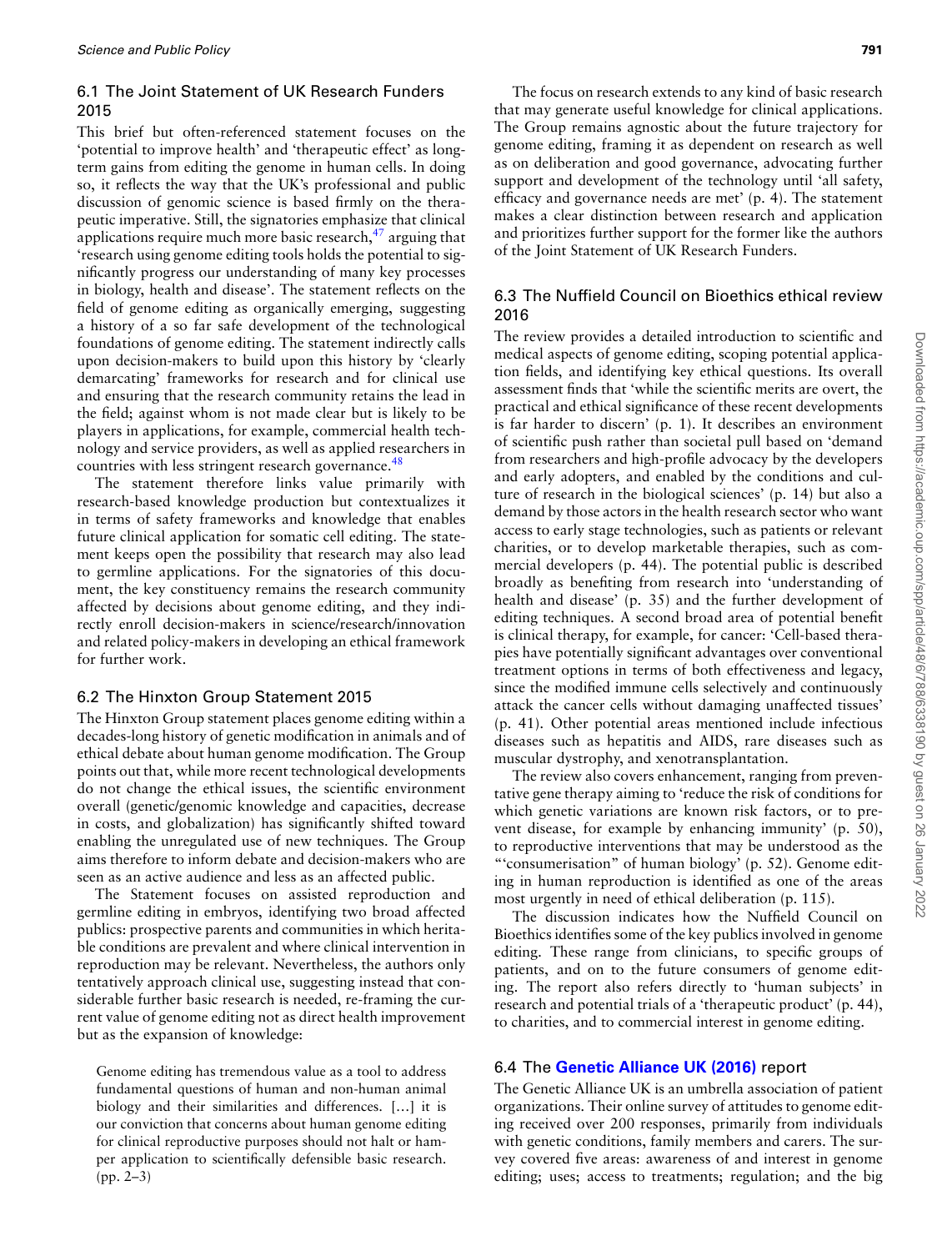picture (risk versus benefit). The report identified three key themes for the future of genome editing: research, treatment, and prevention.

The report notes that respondents show significant support for genome editing for research and medical treatment or prevention. Any use should be based on informed consent, and treatment should be managed by expert clinicians. Respondents emphasized both need and equity for access to such treatment. Enhancement in the absence of medical need was reported as having significantly less support in the survey responses. The notion of the 'designer baby' appears (pp. 22–23), tempered by the authors' assessment that selective enhancements will not be possible for some time yet.

While respondents showed concern about commercial providers of genome editing services, many suggested that both the NHS and companies should be able to offer editing services in the UK, the EU, and globally, indicating an appetite for consumer choice in a market offering diverse techniques and services. The report also suggests that respondents prefer regulation based on existing modes of deliberative engagement, including a role for patients in a multistakeholder approach involving government, researcher, and clinicians. Respondents also expressed interest in an international approach to regulation, which aligns with their desire to have access to global service providers.

The Genetic Alliance survey asked respondents to indicate the balance of benefit and risk they thought genome editing offered: 136 out of 153 responses indicated a clear weighting toward benefits.

#### 6.5 Summary of the reports

The analysis of these four reports suggests that, overall, two main public goods dominate the genome editing discussion in the UK: (1) the advancement of genetic and genomic knowledge using genome editing techniques and (2) the improvement of quality of life via progress in healthcare. The minimal consensus across these four documents is that the field is still firmly in the realm of research and not yet a candidate for clinical application. At the same time, much of the *public* discourse (e.g. as seen in the Genetic Alliance's survey results) is about ensuring the safe future application of genome editing. Notably, none of these published statements (nor, as we shall see, the interview data) seriously question whether resources should go toward genome editing in the first place. $49$  The documents also suggest that basic research and ethical deliberation need to be undertaken simultaneously, ideally involving a wide range of different stakeholders.

In line with these public goods, the sociotechnical imaginary of these documents configures the key beneficiary publics as the research community and individuals/families for whom genome editing might be therapeutic. The documents show more variation in terms of imagined publics than in public goods. For example, although the Joint Statement of UK Research Funders targets the research community, it also articulates the need for timely engagement with a range of potential public audiences, including 'biomedical and social scientists, ethicists, healthcare professionals, research funders, regulators, affected patients and their families, and the wider public'. By comparison, the Genetic Alliance focuses entirely on 'the profound unmet need' of individuals with specific genetic conditions (p. 34) and their hope that genome editing will lead to new treatment and/or prevention.

#### **7. Interview data**

Like the documents, in the interviews, the advancement of knowledge is given as a central motivating good driving the need for progress in the field. Advancement toward developing procedures and techniques for genome editing comes prior to developing clinical contexts. The following quote illustrates several of these points:

[...] my feeling is it would have to be safer because people are going to be so jittery about the technology that they're going to expect a very high standard of efficacy.… And not just because of what's already available, in the minds of some people anyway, through PGD, but because of some of these other... These genes, Jesse Gelsinger,  $50$  you know, where things have gone horribly wrong. They're going to want to make sure as much as it's possible to make sure and it never is completely—as much as is possible, that there are not going to be any bad outcomes which would of course potentially cause a reaction against the whole enabling approach. Enabling in the minds of some people. So people like me by the way, I think it's a discussion of how to handle it, really. It's not for me a question of whether it should be done; it's about making sure it's done right. (Scientist 1)

Several informants put forward the argument that *scientific knowledge* about the human genome and genome editing techniques is a public good *in itself*. Genome editing is described as holding the 'potential to be revolutionary in research—to help inform our understanding of human biol- $\log y$ <sup>51</sup>, and the technology is cast as part of a virtuous cycle in which 'scientific knowledge is a major driver of it, and [so is] anything that feeds into scientific knowledge' (Interview with scientist 2). Other proponents of genome editing in research, such as the Hinxton Group, have also argued that emerging knowledge is a valuable enough public good to override other ethical or precautionary considerations: 'concerns about human genome editing for clinical reproductive purposes should not halt or hamper application to scientifically defensible basic research'.<sup>52</sup>

Moreover, the good of genomic knowledge is nearly always contextualized in terms of *future* applications in clinical contexts—as the Academy of Medical Sciences report noted, 'a powerful technology that has the potential to improve health'.<sup>53</sup> This reinforces the second major public good found in these interviews, namely *improved quality of life and health* at the collective and the individual levels.

It can alleviate or prevent heritable disease, if we're talking about heritable genome editing; and it can prevent disease that's genetic if we're talking about somatic genome editing. (Scientist 1)

The interview responses indicate that the capacity for genome editing to deliver public goods is highly dependent on scientific variables, such as achieving maximum precision in targeting alleles; avoiding somatic changes that affect the germline; limiting interventions to desired effects (e.g. avoiding off-target effects or mosaicism); keeping open future manipulation (e.g. by clearly marking edited loci); and understanding long-term impacts on the genome and the stability of any changes.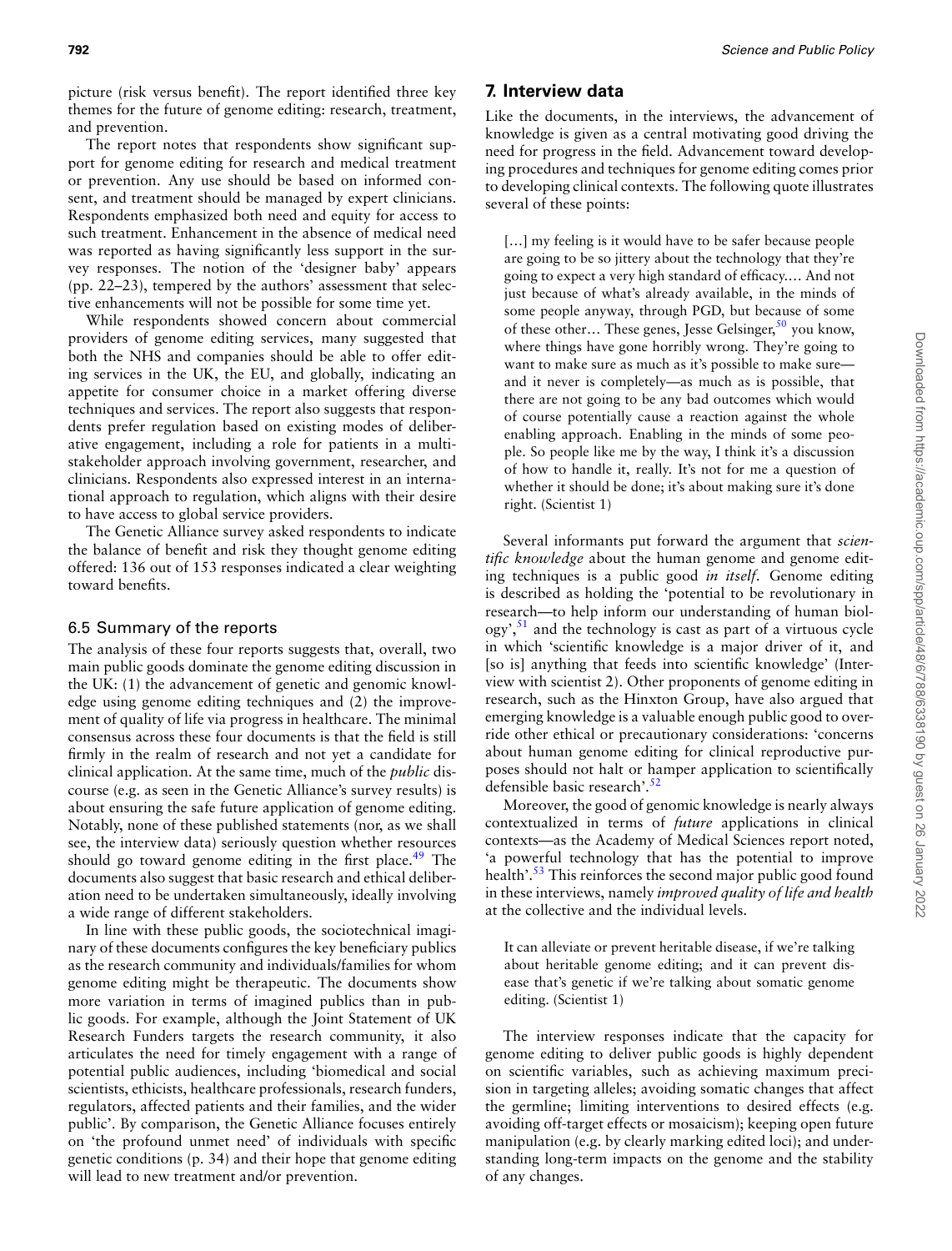Interview respondents draw the scope of the technology field to include somatic and germline editing and even more promissory applications as indicated by the scientist who describes genome editing as part of 'the whole enabling approach'. Emphasis is placed on 'necessary repairs within the patient's body'54 along a continuum between treatment for example, using somatic cell editing—and enhancement of traits using germline editing, but with ethical 'boundary markers' along the continuum, where prevention of ill health is more likely to be considered ethical than selective enhancement of traits not directly related to health. This reflects the longstanding biomedical consensus that genome editing may be indicated for conditions affecting relatively small numbers of people and concentrating on possible early 'wins' in assisted reproductive technologies (ARTs). Nevertheless, other areas were also proposed. One trajectory for research is to further develop the understanding of genomic mechanisms, exploring ever more complex areas and moving future health-related treatment options beyond rare diseases, for example, interventions to enhance resilience against trauma and sepsis, and so becoming more of a general public good. The emergence of interventions like these, some interview respondents argue, changes ethical and regulatory deliberation significantly:

Let's say you could gene edit people so that they would heal more quickly from bone fractures or something. [...] Some people are more likely to develop sepsis than others, some people are more likely to respond well to treatment in intensive care. […] You'd think, well, if something could be done to make people more likely to survive trauma […] so that seems much less likely to be politically contested. I can imagine a landscape emerging which is different to the one we currently have. (Ethicist)

Casting genome editing as a contributor to the public good of better quality of life and health raises considerations of equity and equality:

[...] in a world where our resources are finite, how much does it cost to have to put resources here rather than somewhere else? […] we're talking about it from a genetic point of view, so once you have the child who's got this particular condition and you're managing […] the child for 12 years […] how many children or other people are suffering and dying because the medication and the healthcare treatment that's going there is now not available elsewhere? (Scientist 1)

Here, genome editing technologies are contextualized in a world of limited resources, in which the capacity to prevent genetic disease might enable the resources currently dedicated to treatment and care of individuals with specific genetic conditions to be redirected toward other healthcare areas and contribute to more equitable access to treatment. Another scientist interviewed suggested:

[...] we make value judgements as a society – or somebody on behalf of society makes value judgements about which treatment to be given where; and the so-called postcode lottery and this type of issue exist today; and some treatments are too expensive and some are not. So could this become… Could this be a way…? […] It's the distribution; […] it's how you get to those individuals, whether it's 10,000 or two. How you deliver it to those individuals. (Scientist 2)

Unlike the written reports, some interviewees candidly contested the linear linkage of research investment now and health pay-off later, questioning how certain we can be of the later benefit and what the consequences in terms of public backlash might be if the promised pay-off does not materialize:

[...] there is a whole range of other things that we can spend our money on in the NHS [National Health Service]: the care for the elderly etc., so, you know, it's not just about the ethics of genome editing in the sense of whether it's safe or it is acceptable in terms of disability and so on. It's also about 'is this an ethical way to spend money when there are so many other things we can spend money on?' (Ethicist)

As they describe the public goods they see genome editing producing, these opinion makers evoke, and effectively produce, two broad publics. The first consists of *experts and decision-makers*: research scientists, research funders, regulators, ethicists, clinicians (as potential commissioners of genome editing), some patient groups, and companies involved in the production and use of genomic data. The second broad public includes potential *users or groups likely to be most directly affected* by regulatory decisions, such as communities with rare genetic diseases and (in)fertility issues but also wider general publics who might benefit from interventions that would currently be considered enhancement, such as making their physiology more resilient to infection or trauma and more responsive to healing. The current key *public-in-particular*, however, consists of patients who participate in research or receive treatment:

The most likely relevant publics, at least to begin with, will be patients. For instance, patients that have taken part in the 100,000 Genomes Project; or ones who are likely to have their genome sequenced as the result of the conditions they have. (Public engagement professional employed by a major research funder)

Both documents and interviews demonstrate how this public is centered in the discourse of genome editing in terms of the value of developing genome editing technologies as clinical interventions and in terms of their personal experience of genetic disease.

So these six, seven, eight thousand so-called monogenic conditions, there are thought to be somewhere in the order of a million people with one of these conditions in the UK … Individually, they're not that common…most of them, but added together, they add up to something. (Scientist 1)

As discourse identifies publics, it also generates a sense of solidarity with these enactments of publics-in-particular. For example, one specifically articulated public contains those who would like to have genetically related children with significantly reduced chances of developing a genetic disease, as referred to by one interviewee:

Because mum and dad probably would say 'well we don't want our kid to have Huntingdon's disease. Thanks ever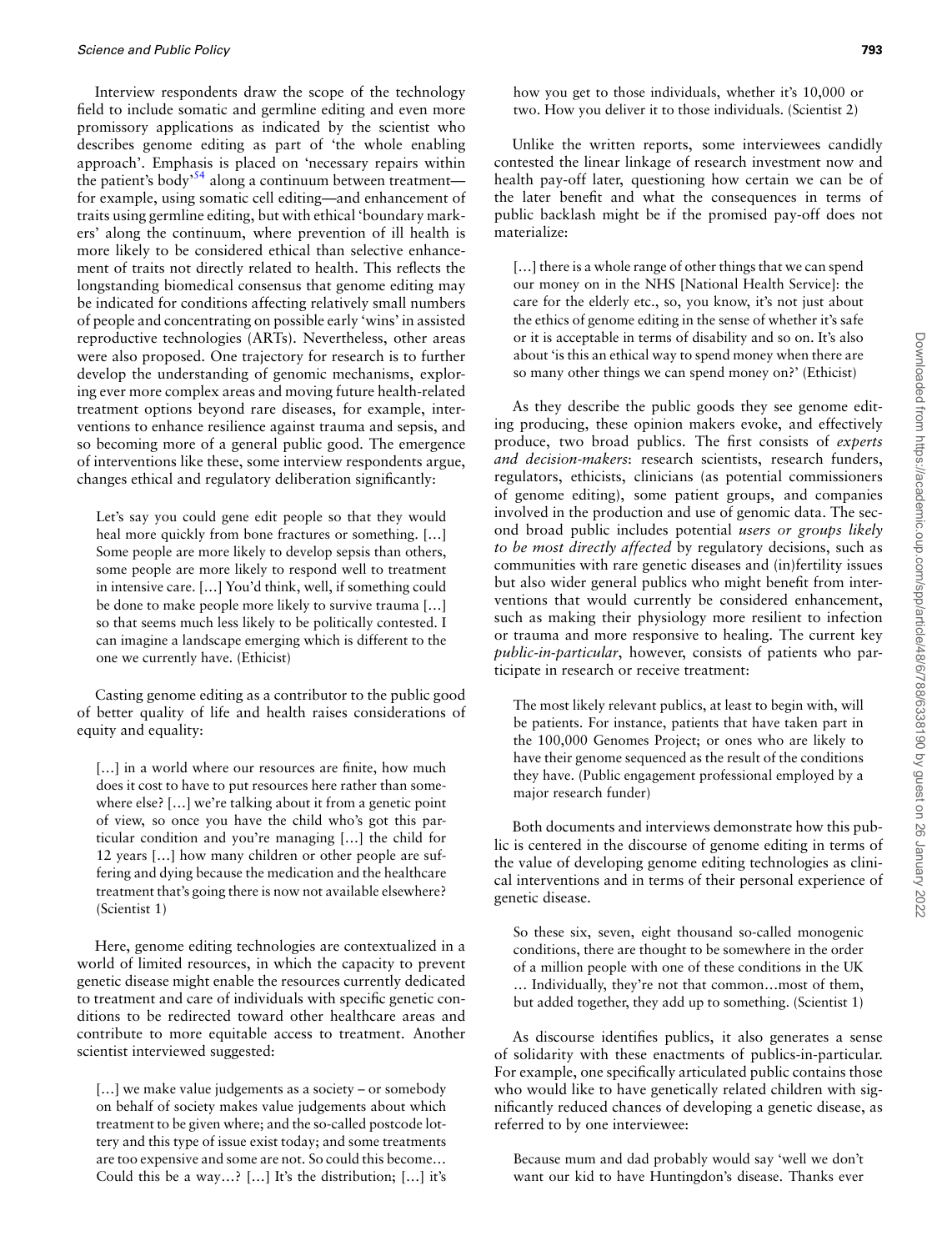so much, but we want to kind of prevent that if we can by using this method'. (Scientist 1)

Solidarity is also generated for those who are imagined as wanting to go further, such as those who would like to enhance their children in medically relevant ways, as a form of prevention for illnesses that are linked to genetic predisposition but are not (currently) perceived as genetic (or rare) diseases:

[...] they'll say 'look, we want to have kids' and their genome sequences will go up into the cloud, some supercomputer will say: […] Okay, so if you just go ahead willy-nilly, then there's a 62% chance that your child will die of hypertension before they're 63 years old. … But then your next door neighbour, they went and did this and they had something similar, but for coronary heart disease, and [after editing, the probability] went from 68% […] to .006%. (Scientist 1)

Wider publics are therefore invoked as part of a promissory regime that expands the relevance of genome editing to many, perhaps most members of society, while still anchoring the present-day discussion in clinical and medical contexts.

#### **8. Discussion: an enabling ethical regime**

Both documentary and interview data indicate that the sociotechnical imaginary of genome editing for human health posits two key public goods of (1) advancing knowledge about human biology and (2) raising the quality of life via progress in healthcare. A promissory ethical regime has developed that highlights three aspects validating and materializing this sociotechnical imaginary. The first is a strong focus on acquiring more scientific knowledge, especially in genomics, both because knowledge or knowledge production is a good in itself and in order to understand how to apply it effectively. As a good in itself, knowledge production is made distinguishable from the future application of that knowledge. This distinction effects a discursive separation of the ethical debates about *research—*emphasized by adding the term 'basic' from any potential *medical applications* of such knowledge. The distinction is also a practical one since the genome editing technologies likely to have major clinical impact are generally considered to be still far from implementation: the current focus is therefore on working with animal models and human embryos ('basic research') to develop the necessary knowledge base for future use. Both documents and interviews present a framework in which the ethical route toward development of genome editing is via the laboratory and of animal models leading on to clinical trials.<sup>55</sup>

A second feature of this promissory ethical regime is the need for transparent and open public debate about genome editing. However, as evidenced by the key UK reports analyzed in this paper, the ethical regime itself effectively limits public debate to confirming the further development and use of genome editing (both for somatic cells and germline interventions) rather than opening up discussion of the long-term aims of human genome editing and the possibility of a moratorium. The key participants in this public debate are imagined to be patient groups, policy makers, and regulators, with secondary involvement from science funders and academic

researchers. Nonetheless, for some of our interviewees, a strategic approach to public engagement about genome editing is still to emerge in part because both public goods and publics are not yet clearly defined enough:

At the moment [the field] feels too big for us to say, 'right, we're going to have a strategy on how to engage the public about genome editing,' because not only is the technology so big, but the implications are so broad, and the affected publics are so wide as well. (Public engagement professional employed by a major research funder)

The third aspect is the call for legislation to prevent misuse of the technology. Here, parallels with assisted reproductive technologies are most frequently invoked, with reference to 'designer babies' and other perceived abuses. Several reports share the view that the existing governance framework in the UK, in particular, the Human Fertilisation and Embryology Act 2008 and its executive body the Human Fertilisation and Embryology Authority (HFEA), is adequate for the research and development of genome editing technologies. This view is shared by other bioethicists and commentators who argue, for example, that 'We should feel confident that our regulatory system in this area [of genome editing] is functioning well to keep science aligned with social interests.'56 Similarly, the 2016 report by the Genetic Alliance UK proposes an ethical framework in which

there is an obvious line, already drawn, between the use of reproductive technology for therapeutic purposes, and the use of such techniques for human enhancement. […] We expect this treatment/enhancement distinction will remain fundamental to the way that technology such as this is regulated. $57$ 

In other words, the ethical distinctions that have structured the regulation of other technologies are adequate to regulate genome editing. This confidence is based on arguments of similarity: *technical* similarity between genome editing and existing technologies, such as preimplantation genetic diagnosis or mitochondrial replacement therapy, as well as similarity of *aim.*58

While this analysis shows how genome editing is cast as contributing to public goods for publics-in-particular, there are also many challenges and contestations to doing so, including whether funds should be spent on developing these technologies, what kind of value judgements are mobilized, and what kind of changes can genuinely be considered to be public rather than mostly private goods. The ethical regime sketched here is an *enabling one*: its baseline is that genome editing is fundamentally in the public interest because of the public goods it will deliver, if properly regulated, and therefore any ethical or regulatory framework needs to make genome editing possible. Such a regime must also articulate limitations or alternative futures to be avoided to justify the efforts to bring about the positive future vision. As Richard Tutton has argued in a study of future-oriented statements of commercial actors, 'the co-articulation of pessimistic and promising futures in such statements constitute an important site of anticipatory practice'.<sup>59</sup>

An alternative regime of *reproductive skepticism* is voiced by critics who portray genome editing as very unlike other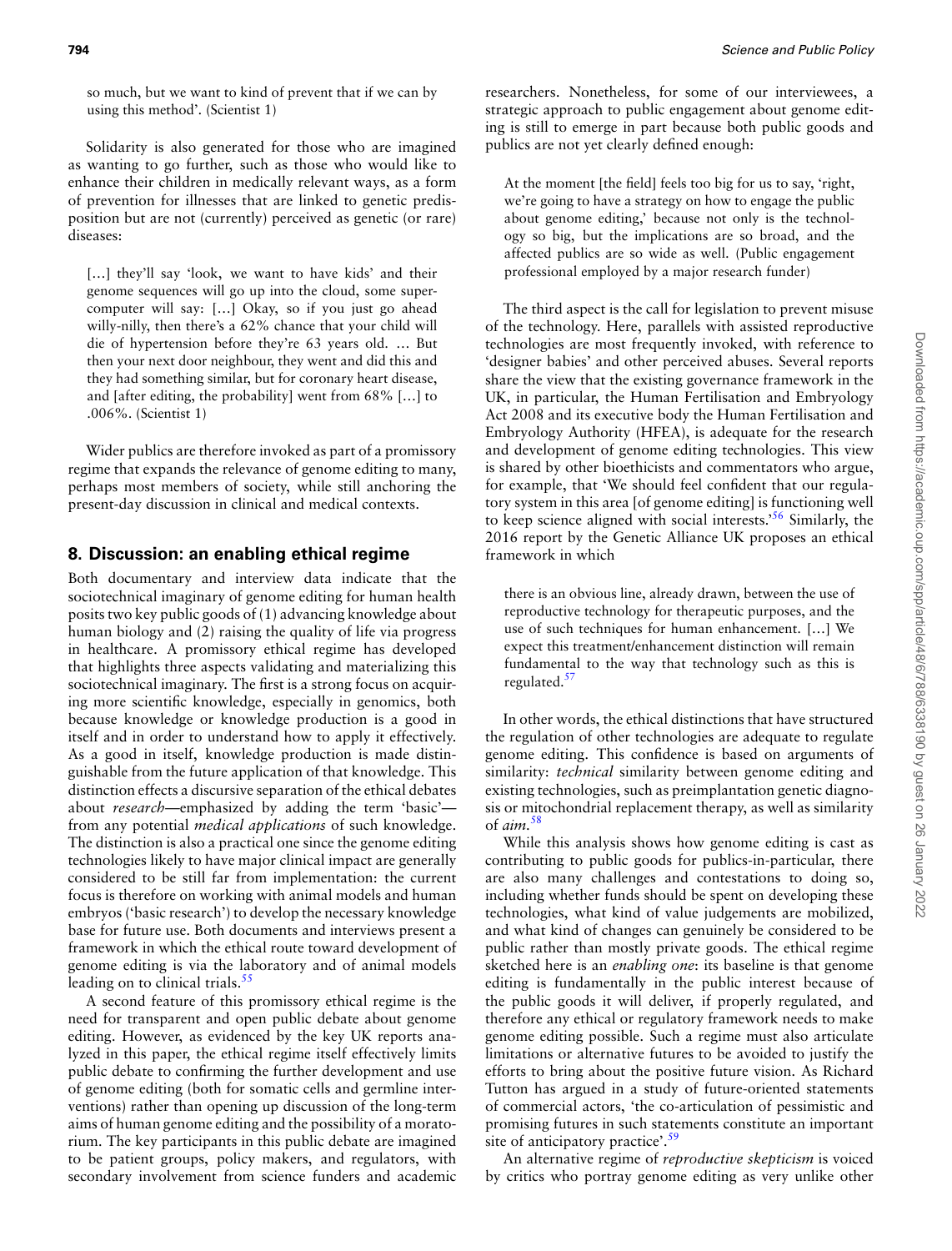existing modification methodologies because of its capacity to effect heritable changes in assisted reproduction. The alternative regime of reproductive skepticism is far from dominant in either the expert documents or interviews analyzed for this paper,  $60$  but it is a powerful element of the wider public and academic debates. A key feature is a strong distinction between somatic and germline editing, with only the former framed as ethically acceptable. In the current setting, an enabling discourse prioritizes proximate goods rather than potential (and less foreseeable) long-term impacts, while critical views express concern about the potential for enhancement and the pursuit of longer-term posthumanist ideals. The enabling approach is further challenged by arguments from disability studies and disability rights activists that germline editing makes unjustified value judgements about the quality of lives lived with certain impairments.<sup>61</sup>

We identified in the enabling regime a preoccupation with retaining public trust against any possible future negative publicity. In a variation on this, the regime of reproductive skepticism shows concern that any scientific support for germline editing, which generally is less accepted by the general public, will damage the popular perception of science, referencing other areas of past contestation, such as the early days of assisted reproduction.

Both the enabling and the skeptical ethical regimes are similar in being promissory, proposing rationales for particular kinds of ethical understanding and regulation, anticipating which technologies, capacities, needs, and issues may arise, and proposing governance that indirectly steers how genome editing should be understood, and which governing parameters should be adopted to shape it. The enabling regime posits scientific knowledge production now, and improvement of treatment or prevention of hereditary diseases in the future, as key public goods of genome editing for human health. Its associated key publics are families with hereditary diseases. The enabling regime is deterministic, considering genome editing as something that is already applied in research and testing and so cannot be put back into the box. Interestingly, the skeptical regime is also built on a notion of technological inevitability in that it considers that once germline genome editing has been permitted, its misuse would be inevitable.

It should be emphasized that the technology of genome editing is far from unique in generating an enabling ethical regime. Indeed, it fits within a broad sociotechnical imaginary built up over a series of historical precedents in the UK that, as Dimond and Stephens note, is 'inherently amenable' to technological implementation. $62$  However, each technology is distinctive and exists in a particular social and political context, and its associated enabling ethical regime is similarly distinctive.

A comparison with the debate over developing mitochondrial replacement technology (MRT) is particularly instructive in highlighting the public goods and publics identified compared to the case of genome editing. The major public good evoked in the MRT discussion was the possibility of rapid progress toward the clinical benefit of intervening to prevent the transmission of mitochondrial disease. This contrasts strongly with our analysis of genome editing discourse, where most documents and interviewees prioritize the acquisition of knowledge and insist that it is separable from far-distant application. In line with this, the primary public-in-particular benefitting from MRT was the small number of families at risk

of mitochondrial disease, and their children. What is particularly interesting here is that, until the discussion of legislative change began in the early 2000s, mitochondrial disease was virtually unknown to non-specialists, unlike the broad notion of 'genetic disease', which is much more familiar to the general public. Unlike the public constituted by genetic disease, then, the public-in-particular of those affected by mitochondrial disease was effectively brought into being by the ethical debate and inserted into the sociotechnical imaginary over a very short space of time. In the various reports and recommendations about mitochondrial research and the law that appeared between roughly 1998 and  $2016, ^{63,64}$  virtually no use was made of arguments about the good of knowledge in itself, of the benefit to researchers outside the area of mitochondrial disease, or of the other potential beneficiaries of MRT, such as older infertile women or same-sex couples wanting to have genetically related offspring. Perhaps, the radical and controversial step of permitting a (contested) form of genetic manipulation, previously forbidden under UK law, required a focus on a rapidly achievable clinical benefit that could be carefully restricted to a numerically small, vulnerable group and the potential for more extensive use to be downplayed.65 This is in stark contrast to the enabling discourse of genome editing described in this paper. Another contrast with genome editing is that expert discussion of MRT presented the chance for families with mitochondrial disease to have *genetically related* children as a central good delivered to this restricted population. In the discourse of genome editing, the good of genetic relatedness, although important, is not nearly so central.

# **9. Conclusion**

This analysis has built on the understanding that reasoning about an emerging field of technology is anticipatory and that ethical considerations are an integral aspect of sociotechnical imaginaries. The promissory expectations of genome editing become manifest in actual and discursive infrastructure building, such as the establishment of various scientific and social scientific oversight groups to deliberate genome editing sometimes involving self-identification by the commissioners or authors. In a promissory context, ethical regimes anticipate the moral futures of a specific concern or material—in this case, the human genome—and also of emerging technologies that engage with such concerns and materials. The articulation of publics and public goods becomes part of the attempt to frame and structure an emerging field. By associating specific publics and public goods with values and norms, the promissory ethical regime prescribes a role for the technology in the trajectory toward a specific desirable future. These publics and goods then provide ethical rationales for the suggested promissory (i.e. future) governance of the emerging field of research.

The 'expert' UK discussion of genome editing for human health, including its regulatory dimension, has therefore produced a generally enabling climate, with a focus on scientific research to improve the understanding of the technology in order to advance toward clinical treatment and prevention of genetic diseases. However, our analysis suggests that the UK's enabling promissory ethical regime for genome editing *calls into being* the relevant publics-in-particular rather than scrutinizing who constitutes them. A form of public discourse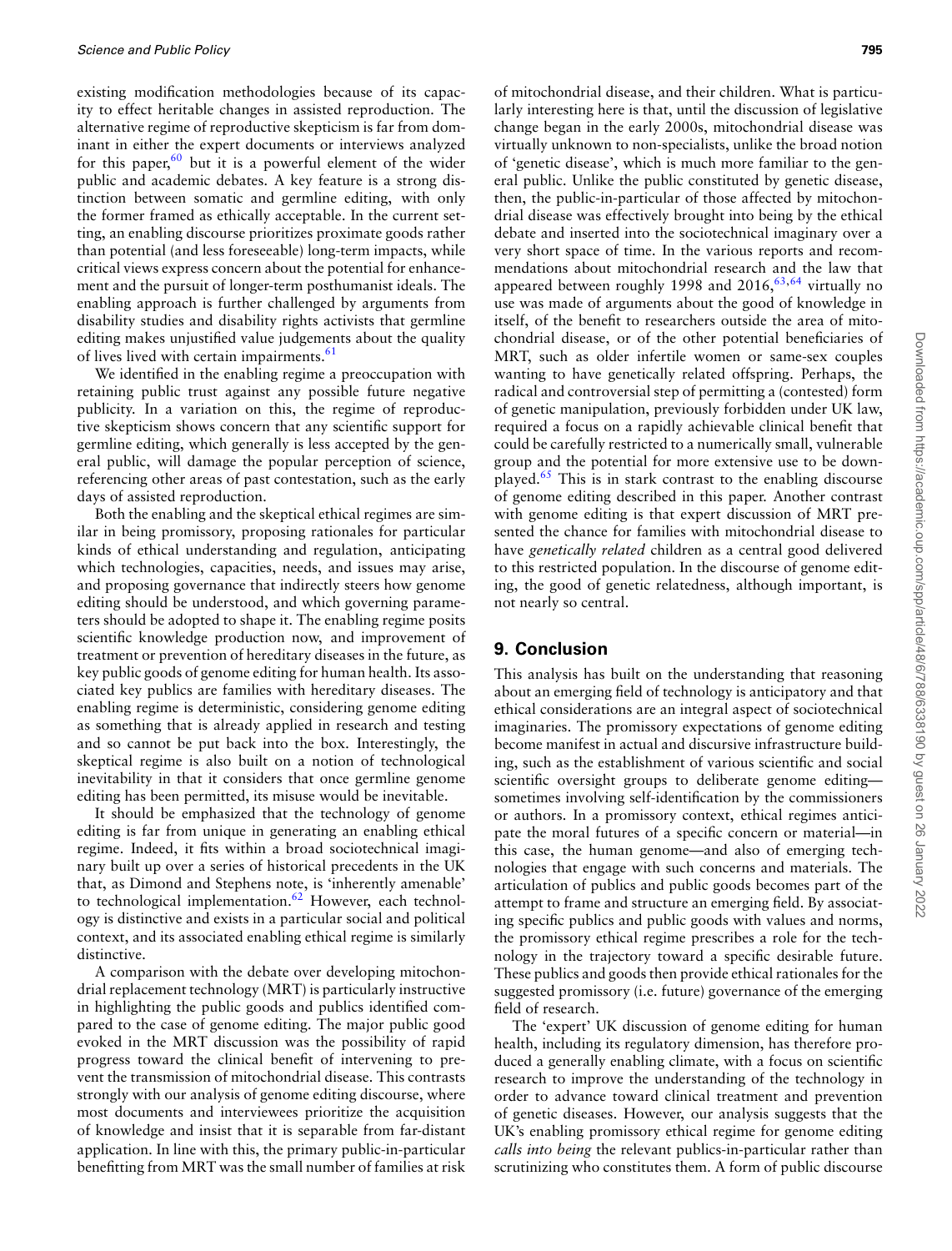that includes representation from more, and more varied, public interest groups might reflect different norms about public goods than the 'expert' sociotechnical imaginary we have explored here. The Nuffield Council on Bioethics, for example, has strongly advocated a broader and more inclusive public engagement that goes beyond the current emphasis on professional and academic inputs. Greater differentiation of potential users of genome editing may be necessary to break away from subsuming all either as research participants or under a generic notion of patient. A further distributed deliberative governance approach to public debate can reflect on what might be hidden assumptions about goods and publics, as well as make visible previously invisible, or ignored, publics and public goods. Bringing those assumptions to light in a broader and more inclusive debate might help ensure that science/research/innovation policy is 'enabling' without being 'deterministic'.

# **Funding**

This work was supported by a School of Geography, Politics and Sociology Small Research Grant, Newcastle University, UK.

*Conflict of interest statement.* None declared.

### **Acknowledgements**

We are grateful to our interview respondents for their time and insight; to the two anonymous reviewers and the guest editors for their helpful comments on earlier iterations of this paper; and to the School of Geography, Politics and Sociology, Newcastle University, UK, for the financial support enabling the work leading to this publication.

#### **Notes**

- 1. [Nuffield Council on Bioethics \(2016:](#page-9-1) 4, 12).
- 2. E.g. [Jinek et al. \(2012\).](#page-9-2)
- 3. For a review of the concept of 'disruptive technology', see e.g. [Danneels \(2004\).](#page-9-3)
- 4. [The Academy of Medical Sciences et al. \(2015\).](#page-9-4)
- 5. See, for example, the Royal Society's 2016 animated video 'What is gene editing and how does it work?', available at <https://youtu.be/XPDb8tqgfjY> (accessed on 4 June 2018).
- 6. [Jasanoff and Kim \(2009](#page-9-5): 123).
- 7. [Pickersgill \(2011\)](#page-10-0).
- 8. [Barben et al. \(2008\).](#page-9-6)
- 9. [Selin \(2011\).](#page-10-1)
- 10. [Callon \(1999\)](#page-9-7).
- 11. [Marris and Calvert \(2020\).](#page-9-8)
- 12. [Radin and Kowal \(2015\)](#page-10-2).
- 13. [Stephens et al. \(2013\).](#page-10-3)
- 14. [Warner \(2002](#page-10-4): 50).
- 15. [Engdahl and Lidskog \(2014\).](#page-9-9)
- 16. [Haerlin and Parr \(1999\).](#page-9-10) 17. [Wynne \(2006\)](#page-10-5).
- 18. Jacob and Hellström (2000).
- 19. [Lidskog \(1996\).](#page-9-12)
- 20. [Michael \(2009\)](#page-9-13).
- 21. [Michael \(2009\)](#page-9-13).
- 22. [Rommetveit and Wynne \(2017](#page-10-6): 143).
- 23. In our understanding of the UK's specific landscape of expertise around bioethical issues, we draw from [Ashcroft \(2004\),](#page-9-14) [Chadwick](#page-9-15)

[and Wilson \(2018\)](#page-9-15), [Chan \(2015\),](#page-9-16) [Hedgecoe \(2009\),](#page-9-17) and [Jasanoff](#page-9-18) [\(2005\)](#page-9-18).

- 24. [Gunnarsdottir and Rommetveit \(2017\)](#page-9-19).
- 25. [Callon \(1994\)](#page-9-20).
- 26. [Schmid et al. \(2012](#page-10-7): 54).
- 27. [Reubi \(2012\).](#page-10-8)
- 28. [Wienroth et al. \(2019\)](#page-10-9).
- 29. [https://www.ukbiobank.ac.uk/.](https://www.ukbiobank.ac.uk/)
- 30. [https://www.genomicsengland.co.uk/.](https://www.genomicsengland.co.uk/)
- 31. [https://www.gov.uk/government/news/matt-hancock-announces](https://www.gov.uk/government/news/matt-hancock-announces-ambition-to-map-5-million-genomes)[ambition-to-map-5-million-genomes](https://www.gov.uk/government/news/matt-hancock-announces-ambition-to-map-5-million-genomes).
- 32. [The Academy of Medical Sciences et al. \(2015\).](#page-9-4)
- 33. The Hinxton Group represents an international, multidisciplinary consortium of scholars from social sciences, humanities, and sciences. The group is led by a committee of scientists and bioethicists, including Sarah Chan, Ruth Faden, John Harris, and Julian Savulescu, whose work on ethical and policy aspects of biotechnologies, for example, for human embryo and stem cell research, has significantly informed the ongoing UK biotechnology debate: [http://www.hinxtongroup.org/.](http://www.hinxtongroup.org/)
- 34. [Siddique \(2016\)](#page-10-10).
- 35. [Knapton \(2016\).](#page-9-21)
- 36. [BBC \(2016\).](#page-9-22)
- 37. Sciencewise is a UK Government-funded body, developing public dialogue projects with diverse British publics on topics that are related to Government-identified strategic priorities: <https://sciencewise.org.uk/>.
- 38. [Sciencewise and Nuffield Council on Bioethics \(2016\).](#page-10-11)
- 39. [Parliamentary Office of Science and Technology \(2016\)](#page-9-23).
- 40. [Church of England \(2016\)](#page-9-24).
- 41. [Genetic Alliance UK \(2016\).](#page-9-0)
- 42. [The Chief Medical Officer \(2017\)](#page-9-25).
- 43. [House of Commons Science and Technology Committee \(2017\)](#page-9-26).
- 44. [Genetic Alliance UK and Progress Education Trust \(2017\).](#page-9-27)
- 45. The 2016 platform report produced by the Nuffield Council on Bioethics is included, but the 2018 report on human reproduction and genome editing is not since it was published after the analysis was completed.
- 46. [Nature Methods Editorial \(2012\)](#page-9-28).
- 47. However difficult it may be to uphold the distinction between basic and translational in genome editing [\(Nuffield Council on Bioethics](#page-9-1) [2016:](#page-9-1) 40).
- 48. Concerns that seem to have been proven correct on the later examples of Chinese researchers editing genes in human embryos since 2015, cf. [Cyranoski \(2019\)](#page-9-29); and researchers from the USA conducting mitochondrial replacement in Mexico in 2016, cf. Palacios-González and Medina-Arellano (2017).
- 49. In addition to the reports and scientists referenced here, see also [Chneiweiss et al. \(2017\)](#page-9-31).
- 50. Jesse Gelsinger was a young man who died during a clinical trial of a gene therapy at the University of Pennsylvania in 1999. Subsequent inquiries indicated severe flaws in the informed consent process of the trial.
- 51. [Genetic Alliance UK \(2016:](#page-9-0) 34).
- 52. [The Hinxton Group \(2015\)](#page-9-32).
- 53. [The Academy of Medical Sciences et al. \(2015\).](#page-9-4)
- 54. [Nuffield Council on Bioethics \(2016\).](#page-9-1)
- 55. Note, however, that a distinction is made between somatic and germline editing in terms of research and application.
- 56. Bioethicist Dr Sarah Chan, [Gallagher \(2016\).](#page-9-22)
- 57. [Genetic Alliance UK \(2016\).](#page-9-0)
- 58. In practice, the current ethical regime and its governance structure does leave space for future legislation once applications using CRISPR variants become available for clinical application.
- 59. [Tutton \(2011](#page-10-12): 425).
- 60. These sources, especially the documents, focus on proximate goods closely linked to health-related research outcomes. While longerterm concerns are raised at times in both documents and interviews,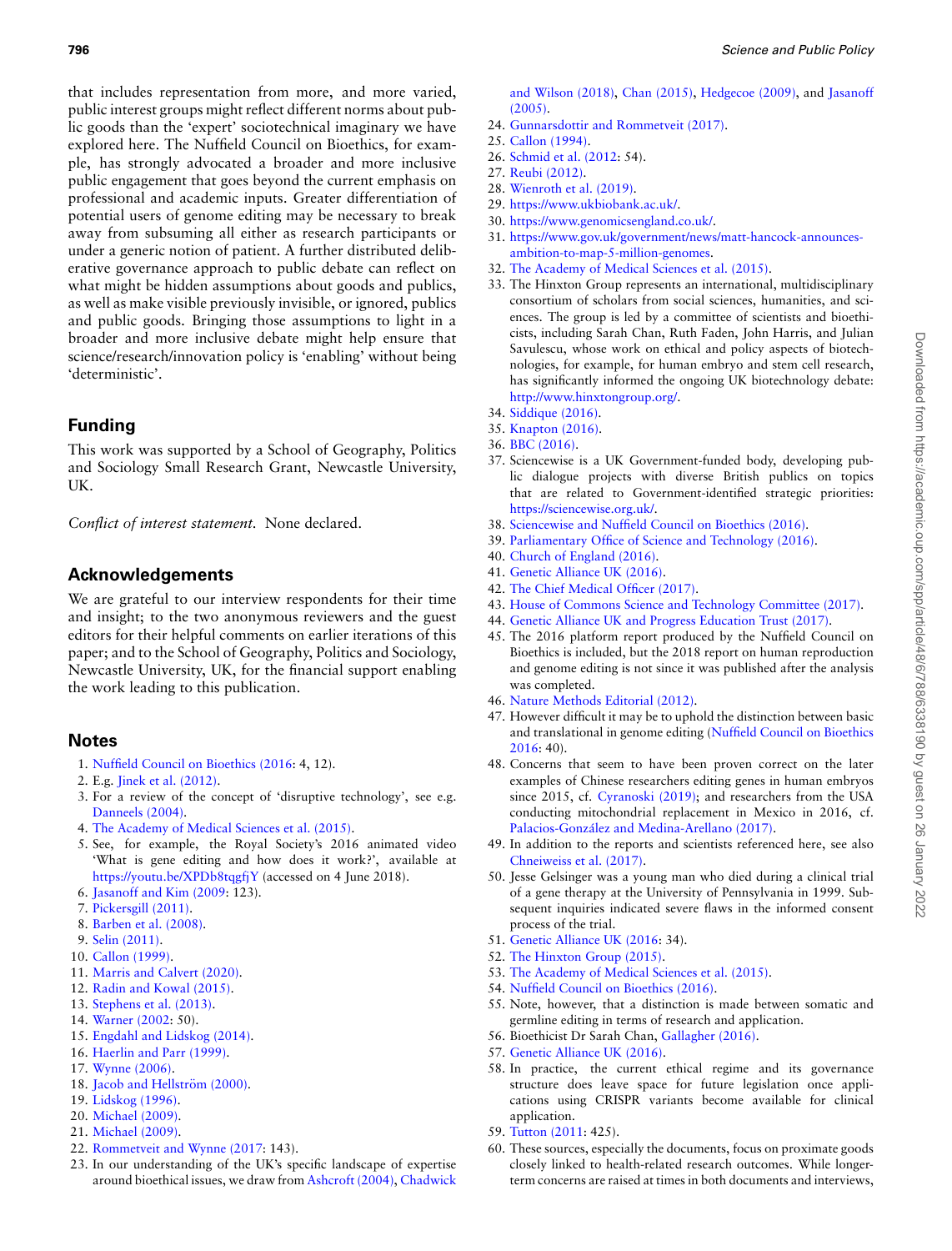the dimension critical of genome editing tends to be associated with the human enhancement narrative, which is often framed as a less realistic concern in the current debate.

- 61. Of course other selective technologies do the same, but the critique here highlights the potentially irreversible nature of germline genome editing.
- 62. [Dimond and Stephens \(2018b:](#page-9-33) 133).
- 63. [Craven et al. \(2016\).](#page-9-34)
- 64. [Appleby \(2015\).](#page-9-35)
- 65. [Dimond and Stephens \(2018a\).](#page-9-36)

#### **References**

- <span id="page-9-4"></span>The Academy of Medical Sciences, Association of Medical Research Charities, Biotechnology and Biological Sciences Research Council, et al. (2015), *Genome Editing in Human Cells – An Initial Statement* [<https://acmedsci.ac.uk/file-download/37773-55e6b4e90f49c.pdf](https://acmedsci.ac.uk/file-download/37773-55e6b4e90f49c.pdf)> accessed 29 Oct 2018.
- <span id="page-9-35"></span>Appleby, J. B. (2015) 'The Ethical Challenges of the Clinical Introduction of Mitochondrial Replacement Techniques', *Medicine, Health Care, and Philosophy*, 18: 501–14.
- <span id="page-9-14"></span>Ashcroft, R. E. (2004) 'Bioethics and Conflicts of Interest', *Studies in History and Philosophy of Science Part C: Studies in History and Philosophy of Biological and Biomedical Sciences*, 35: 155–65.
- <span id="page-9-6"></span>Barben, D., Fisher, E., Selin, C., et al. (2008) 'Anticipatory Governance of Nanotechnology: Foresight, Engagement, and Integration', In: E. J. Hackett, O. Amsterdamska, M. Lynch, et al. (eds) *The Handbook of Science and Technology Studies*, pp. 979–1000. Cambridge, MA, London: The MIT Press.
- <span id="page-9-20"></span>Callon, M. (1994) 'Is Science a Public Good? Fifth Mullins Lecture, Virginia Polytechnic Institute, 23 March 1993', *Science, Technology, & Human Values*, 19: 395–424.
- <span id="page-9-7"></span>—— (1999) 'Actor-Network Theory—The Market Test', *The Sociological Review*, 47: 181–95.
- <span id="page-9-15"></span>Chadwick, R. and Wilson, D. (2018) 'The Emergence and Development of Bioethics in the UK', *Medical Law Review*, 26: 183–201.
- <span id="page-9-16"></span>Chan, S. (2015) 'A Bioethics for All Seasons', *Journal of Medical Ethics*, 41: 17–21.
- <span id="page-9-25"></span>The Chief Medical Officer. (2017), *Generation Genome* [<https://as](https://assets.publishing.service.gov.uk/government/uploads/system/uploads/attachment_data/file/631043/CMO_annual_report_generation_genome.pdf) [sets.publishing.service.gov.uk/government/uploads/system/uploads/](https://assets.publishing.service.gov.uk/government/uploads/system/uploads/attachment_data/file/631043/CMO_annual_report_generation_genome.pdf) [attachment\\_data/file/631043/CMO\\_annual\\_report\\_generation\\_ge](https://assets.publishing.service.gov.uk/government/uploads/system/uploads/attachment_data/file/631043/CMO_annual_report_generation_genome.pdf) [nome.pdf>](https://assets.publishing.service.gov.uk/government/uploads/system/uploads/attachment_data/file/631043/CMO_annual_report_generation_genome.pdf) accessed 29 Oct 2018.
- <span id="page-9-31"></span>Chneiweiss, H., Hirsch, F., Montoliu, L., et al. (2017) 'Fostering Responsible Research with Genome Editing Technologies: A European Perspective', *Transgenic Research*, 26: 709–13.
- <span id="page-9-24"></span>Church of England. (2016), *Genome Editing MPAC Position Paper* [<https://www.churchofengland.org/sites/default/files/2017-](https://www.churchofengland.org/sites/default/files/2017-11/Genome%20Editing%20MPAC%20Position%20Paper.pdf) [11/Genome%20Editing%20MPAC%20Position%20Paper.pdf>](https://www.churchofengland.org/sites/default/files/2017-11/Genome%20Editing%20MPAC%20Position%20Paper.pdf) accessed 6 Jun 2018.
- <span id="page-9-34"></span>Craven, L., Herbert, M., Murdoch, A., et al. (2016) 'Research into Policy: A Brief History of Mitochondrial Donation', *Stem Cells*, 34: 265–7.
- <span id="page-9-29"></span>Cyranoski, D. (2019) 'The CRISPR-Baby Scandal: What's Next for Human Gene-Editing', *Nature*, 566: 440–2.
- <span id="page-9-3"></span>Danneels, E. (2004) 'Disruptive Technology Reconsidered: A Critique and Research Agenda', *Journal of Product Innovation Management*, 21: 246–58.
- <span id="page-9-36"></span>Dimond, R. and Stephens, N. (2018a) 'Three Persons, Three Genetic Contributors, Three Parents: Mitochondrial Donation, Genetic Parenting and the Immutable Grammar of the 'three x x", *Health: An Interdisciplinary Journal for the Social Study of Health, Illness and Medicine*, 22: 240–58.
- <span id="page-9-33"></span>—— (2018b) 'Enacting Ethical Futures', In: *Legalising Mitochondrial Donation: Enacting Ethical Futures in UK Biomedical Policy*, pp. 131–42. Basingstoke: Palgrave Macmillan.
- <span id="page-9-9"></span>Engdahl, E. and Lidskog, R. (2014) 'Risk, Communication and Trust: Towards an Emotional Understanding of Trust', *Public Understanding of Science*, 23: 703–17.
- <span id="page-9-22"></span>Gallagher, J. (2016), 'Scientists Get 'Gene Editing' Go-Ahead', *BBC*, 1 February <<https://www.bbc.co.uk/news/health-35459054>> accessed 12 Jun 2018.
- <span id="page-9-0"></span>Genetic Alliance UK (2016), *Genome Editing Technologies. The* Patient Perspective <[http://www.geneticalliance.org.uk/media/2623/](http://www.geneticalliance.org.uk/media/2623/nerri_finalreport15112016.pdf) [nerri\\_finalreport15112016.pdf](http://www.geneticalliance.org.uk/media/2623/nerri_finalreport15112016.pdf)> accessed 6 Jun 2018.
- <span id="page-9-27"></span>Genetic Alliance UK and Progress Education Trust. (2017), *Basic Understanding of Genome Editing. The Report* [<https://](https://pet.ultimatedb.net/res/org10/Reports/genomeediting_report.pdf) [pet.ultimatedb.net/res/org10/Reports/genomeediting\\_report.pdf](https://pet.ultimatedb.net/res/org10/Reports/genomeediting_report.pdf)> accessed 5 Jun 2018.
- <span id="page-9-19"></span>Gunnarsdottir, K. and Rommetveit, K. (2017) 'The Biometric Imaginary: (Dis)trust in a Policy Vacuum', *Public Understanding of Science*, 26: 195–211.
- <span id="page-9-10"></span>Haerlin, B. and Parr, D. (1999) 'How to Restore Public Trust in Science', *Nature*, 400: 499.
- <span id="page-9-17"></span>Hedgecoe, A. (2009) "'A Form of Practical Machinery": The Origins of Research Ethics Committees in the UK, 1967–1972', *Medical History*, 53: 331–50.
- <span id="page-9-32"></span>The Hinxton Group. (2015), *Statement on Genome Editing Technologies and Human Germline Genetic Modification* [<http://](http://www.hinxtongroup.org/Hinxton2015_Statement.pdf) [www.hinxtongroup.org/Hinxton2015\\_Statement.pdf>](http://www.hinxtongroup.org/Hinxton2015_Statement.pdf) accessed 24 Oct 2018.
- <span id="page-9-26"></span>House of Commons Science and Technology Committee. (2017), *Genomics and Genome-Editing: Future Lines of Inquiry [<https://](https://publications.parliament.uk/pa/cm201617/cmselect/cmsctech/854/854.pdf)* [publications.parliament.uk/pa/cm201617/cmselect/cmsctech/854/](https://publications.parliament.uk/pa/cm201617/cmselect/cmsctech/854/854.pdf) [854.pdf>](https://publications.parliament.uk/pa/cm201617/cmselect/cmsctech/854/854.pdf) accessed 29 Oct 2018.
- <span id="page-9-11"></span>Jacob, M. and Hellström, T. (2000) 'Policy Understanding of Science, Public Trust and the BSE–CJD Crisis', *Journal of Hazardous Materials*, 78: 303–17.
- <span id="page-9-18"></span>Jasanoff, S. (2005) *Designs on Nature: Science and Democracy in Europe and the United States*. Princeton, NJ: Princeton University Press.
- <span id="page-9-5"></span>Jasanoff, S. and Kim, S. H. (2009) 'Containing the Atom: Sociotechnical Imaginaries and Nuclear Power in the United States and South Korea', *Minerva*, 47: 119–46.
- <span id="page-9-2"></span>Jinek, M., Chylinski, K., Fonfara, I., et al. (2012) 'A Programmable Dual-RNA-guided DNA Endonuclease in Adaptive Bacterial Immunity', *Science*, 337: 816–21.
- <span id="page-9-21"></span>Knapton, S. (2016), 'British Scientists Granted Permission to Genetically Modify Human Embryos', *The Telegraph*, 1 February [<https://www.telegraph.co.uk/science/2016/03/12/british-scientists](https://www.telegraph.co.uk/science/2016/03/12/british-scientists-granted-permission-to-genetically-modify-huma/)[granted-permission-to-genetically-modify-huma/](https://www.telegraph.co.uk/science/2016/03/12/british-scientists-granted-permission-to-genetically-modify-huma/)> accessed 2 Jun 2018.
- <span id="page-9-12"></span>Lidskog, R. (1996) 'In Science We Trust? on the Relation between Scientific Knowledge, Risk Consciousness and Public Trust', *Acta Sociologica*, 39: 31–56.
- <span id="page-9-8"></span>Marris, C. and Calvert, J. (2020) 'Science and Technology Studies in Policy: The UK Synthetic Biology Roadmap', *Science, Technology & Human Values*, 45: 34–61.
- <span id="page-9-13"></span>Michael, M. (2009) 'Publics Performing Publics: Of PiGs, PiPs and Politics', *Public Understanding of Science*, 18: 617–31.
- <span id="page-9-28"></span>Nature Methods Editorial. (2012) 'Method of the Year 2011', *Nature Methods*, 9: 1.
- <span id="page-9-1"></span>Nuffield Council on Bioethics. (2016), *Genome Editing. An Ethical Review* [<http://nuffieldbioethics.org/wp-content/uploads/Genome](http://nuffieldbioethics.org/wp-content/uploads/Genome-editing-an-ethical-review.pdf)[editing-an-ethical-review.pdf](http://nuffieldbioethics.org/wp-content/uploads/Genome-editing-an-ethical-review.pdf)> accessed 16 Dec 2017.
- <span id="page-9-30"></span>Palacios-González, C. and Medina-Arellano, M. D. J. (2017) 'Mitochondrial Replacement Techniques and Mexico's Rule of Law: On the Legality of the First Maternal Spindle Transfer Case', *Journal of Law and the Biosciences*, 4: 50–69.
- <span id="page-9-23"></span>Parliamentary Office of Science and Technology. (2016) 'Genome Editing', *POSTnote*, 541: 1–4 <[https://researchbriefings.files.parlia](https://researchbriefings.files.parliament.uk/documents/POST-PN-0541/POST-PN-0541.pdf) [ment.uk/documents/POST-PN-0541/POST-PN-0541.pdf>](https://researchbriefings.files.parliament.uk/documents/POST-PN-0541/POST-PN-0541.pdf).